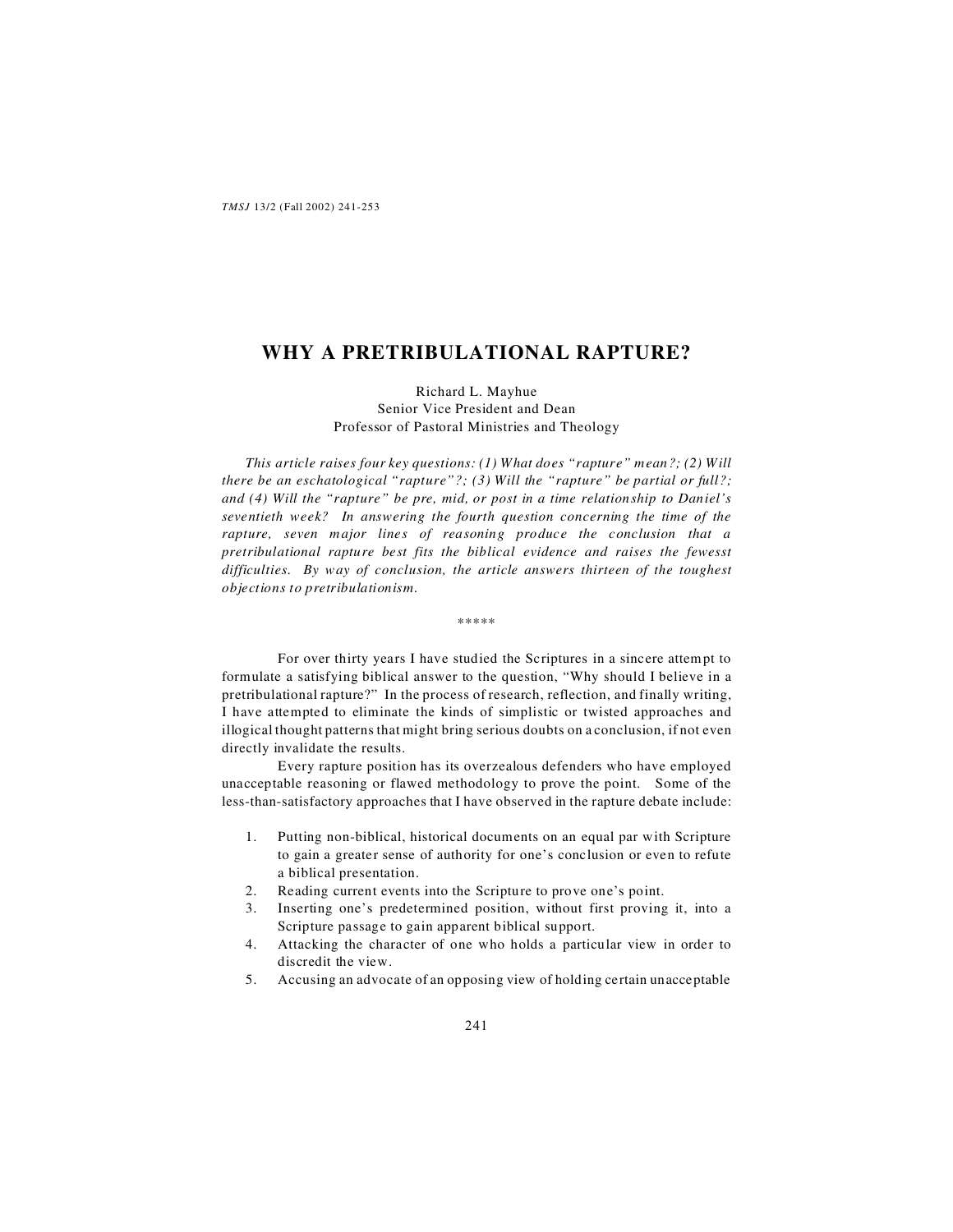interpretations or beliefs, when in fact he does not, in order to demonstrate falsely his apparent poor scholarship.

- 6. Employing selective data to make one's point, when full disclosure would have actually weakened the conclusion.
- 7. Drawing unwarranted and erroneous implications from the Greek NT text that are used to override the more obvious and determinative conclusions derived from the passage's context.

The following four questions will be raised and answered in this attempt to present a convincing response to the ultimate question at hand, "Why a pretribulational rapture?"

- 1. What does "rapture" mean?
- 2. Will there be an eschatological "rapture"?
- 3. Will the "rapture" be partial or full?
- 4. Will the "rapture" be pre, mid, or post in a time relationship to Daniel's seventieth week?

The scope of this article does not allow for discussing the chief deficiencies of other positions. This task I leave to other writers for the time being. However, the central purpose of this discussion is to describe the superiority of pretribulationism as taught in major eschatological texts such as Matthew 24–25; 1 Thessalonians 4; 1 Corinthians 15; and Revelation 3, 6–18. It will not be the weight of any one reason that makes pretribulationism so compelling, but rather the combined force of all the lines of reasoning.

### **What Does "Rapture" Mean?**

The English noun/verb "rapture" comes from the Latin noun *raptura*/verb *rapio* which refers to the Greek word  $\dot{\alpha}$   $\rho \pi \dot{\alpha} \zeta \omega$  (*harpaz* $\bar{\sigma}$ ) that is used 14 times in the NT. The basic idea of the word is "to remove suddenly or snatch away." It is used by the NT in reference to stealing/plundering (Matt 11:12; 12:29; 13:19; John 10:12, 28, 29) and removing (John 6:15; Acts 8:39; 23:10; Jude 23).

There is a third use, which focuses on being caught up to heaven. It is used of Paul's third heaven experience (2 Cor 12:2, 4) and Christ's ascension to heaven (Rev 12:5). Obviously, *harpazÇ* is the perfect word to describe God suddenly taking up the church from earth to heaven as the first part of Christ's second coming. However, the term itself contains no hint of the rapture's time in relationship to Daniel's seventieth week.

# **Will There Be an Eschatological "Rapture"?**

First Thess 4:16-17 unquestionably refers to a rapture that is eschatological in nature. Here, *harpaz*<sup> $\bar{o}$ </sup> is translated "caught up" (NASB).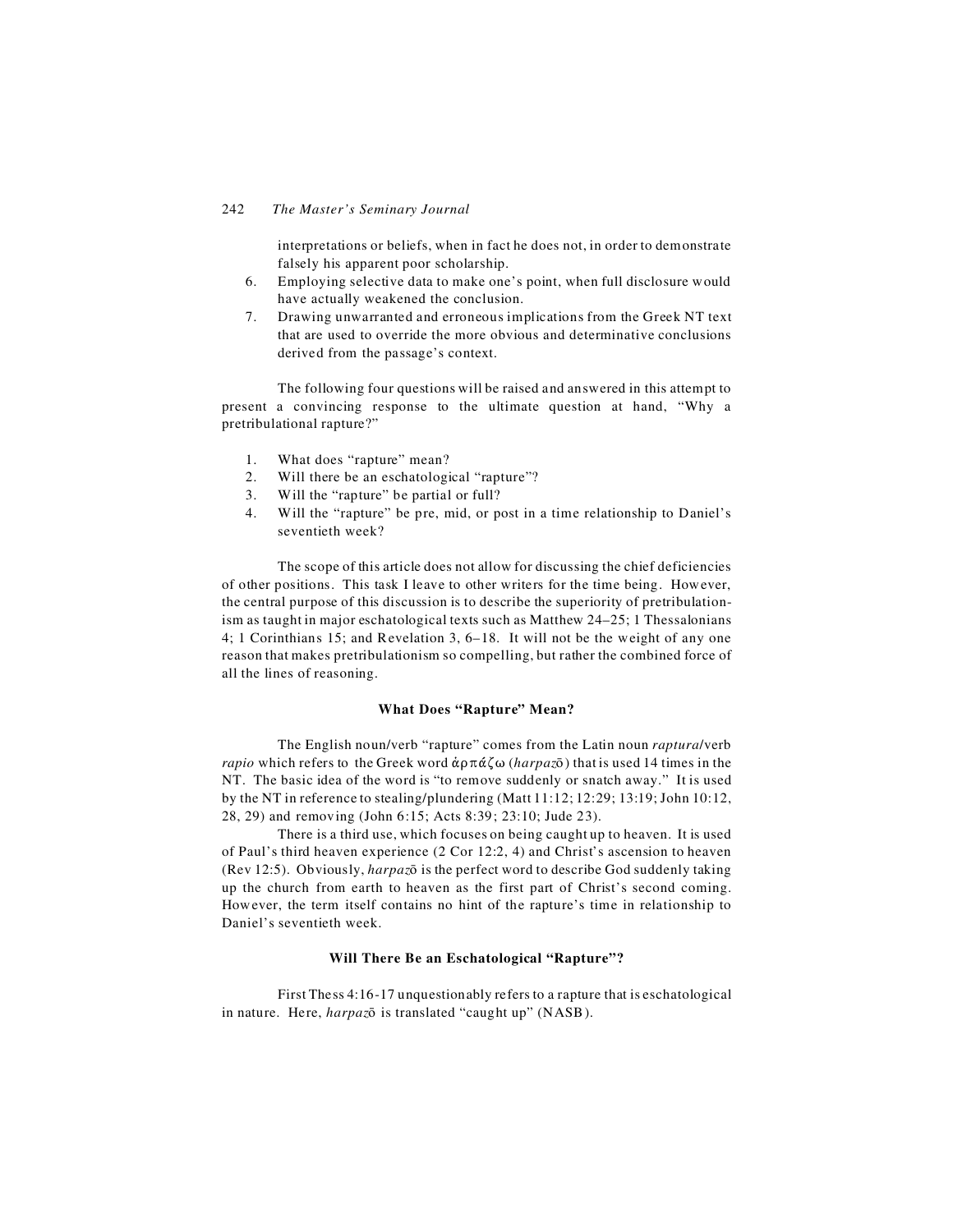For the Lord Himself will descend from heaven with a shout, with the voice of the archangel, and with the trumpet of God; and the dead in Christ shall rise first. Then we who are alive and remain shall be caught up together with them in the clouds to meet the Lord in the air, and thus we shall always be with the Lord.

Without employing *harpaz*<sup> $\bar{o}$ </sup>, but by using similar contextual language, 1 Cor 15:51-52 refers to the same eschatological event as 1 Thess 4:16-17.

Behold, I tell you a mystery; we shall not all sleep, but we shall all be changed, in a moment, in the twinkling of an eye, at the last trumpet; for the trumpet will sound, and the dead will be raised imperishable, and we shall be changed.

Thus, it can be assuredly concluded that Scripture points to the fact of an eschatological rapture, even though neither of these foundational texts contains an explicit time indicator.

### **Will the "Rapture" Be Partial or Full?**

Some have suggested that the rapture spoken of in 1 Thess 4:16-17 and 1 Cor 15:51-52 will only be a partial rapture, not a rapture of all who believe. They reason that participation in the rapture is not based upon one's true salvation but rather is conditional, based upon one's deserving conduct.

This theory rests on NT passages that stress obedient watching and waiting, e.g., Matt 25:1-13; 1 Thess 5:4-8; Heb 9:28. The result would be that only part of the church is raptured and those who are not raptured would endure through a portion of or through the entire seventieth week of Daniel. However, these biblical texts which supposedly teach a partial rapture are better understood as differentiating between true believers who are raptured and merely professing ones who remain behind. Texts that refer to the final aspect of Christ's second coming are often used mistakenly to support the partial-rapture theory.

The partial rapture theory not only fails to be convincing because of a conclusion that the context of allegedly supporting passages will not support, but it also fails to be compelling for numerous other reasons. First, 1 Cor 15:51 says that "all" will be changed. Second, a partial rapture would logically demand a parallel partial resurrection, which is nowhere taught in Scripture. Third, a partial rapture would minimize and possibly eliminate the need for the judgment seat of Christ, because judgment would have already taken place by virtue of a "partial" rapture. Fourth, it creates a purgatory of sorts on earth for those believers left behind. Fifth, a partial rapture is nowhere explicitly taught in Scripture. Therefore, it is concluded that the rapture will be full and complete, not just partial.

# **Will the "Rapture" Be Pre, Mid, or Post in a Time Relationship to Daniel's Seventieth Week?**

The following seven evidences point to a pretribulational rapture. In this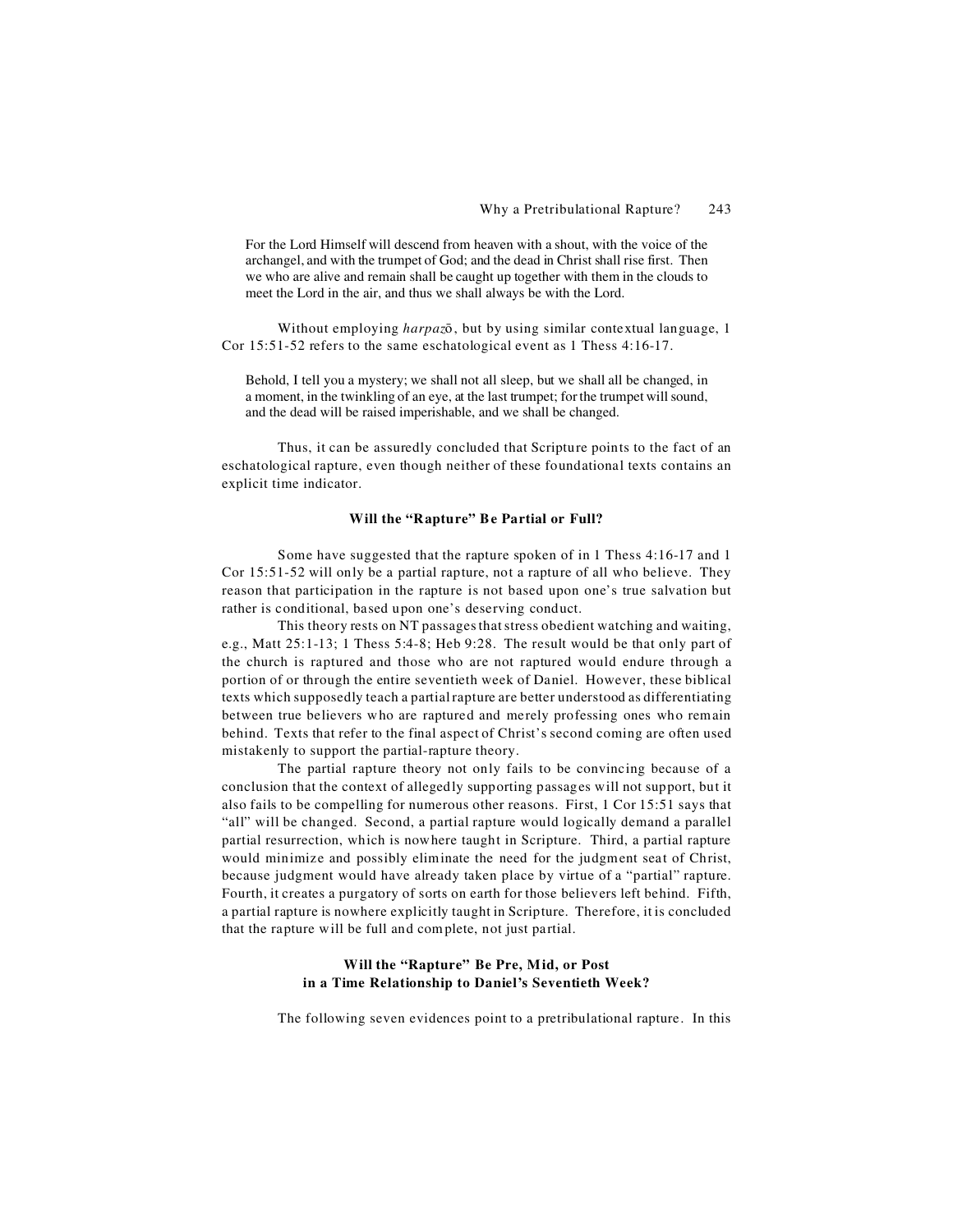writer's opinion, they create a far more compelling case than the reasoning given for any other time of the rapture.

### **The Church Is Not Mentioned in Revelation 6–18 as Being on Earth**

The common NT term for "church" ( $\dot{\epsilon}$ KK $\lambda$ n $\sigma$ i $\alpha$ , *ekkl* $\bar{\epsilon}$ *sia*) is used nineteen times in Revelation 1–3, a section that deals with the historical church of the first century toward the end of the apostle John's life (ca. A.D. 95). However, "church" is then used only once more in the twenty-two chapter book and that at the very end (22:16) when John returns to addressing the first-century church. Most interesting is the fact that nowhere during the period of Daniel's seventieth week is the term for "church" used for believers on earth (cf. Rev. 4–19).

It is remarkable and totally unexpected that John would shift from detailed instructions for the church to absolute silence about the church in the subsequent 13 chapters if, in fact, the church continued into the tribulation. If the church will experience the tribulation of Daniel's seventieth week, then surely the most detailed study of tribulation events would include an account of the church's role. But it does not! The only timing of the rapture that would account for this frequent mention of "church" in Revelation 1–3 and total absence of the "church" on earth until Revelation 22:16 is a pretribulational rapture which will relocate the church from earth to heaven prior to Daniel's seventieth week.

Looking at this observation from another perspective, it is also true that nowhere in Scripture is it taught that the church and Israel would coexist as the centers for God's redemptive message and yet remain mutually exclusive.

Today, the church universal is God's human channel of redemptive truth. Revelation gives certain indications that the Jewish remnant will be God's human instrument during Daniel's seventieth week. The unbiased reader would certainly be impressed by the abrupt shift from the "church" in Revelation 2–3, to the 144,000 Jews from the twelve tribes in Revelation 7 and 14. He would certainly ask, "Why?"

Further, because Revelation 12 is a mini-synopsis of the entire tribulation period and because the woman who gave birth to the male child (Rev 12:1-13) is Israel, then logically and topically the Tribulation period focuses on the nation of Israel and not the church. How could this be? Because a pretribulational rapture has removed the "church" from the earth prior to Daniel's seventieth week.

#### **The Rapture Is Rendered Inconsequential if It Is Posttribulational**

First, if God miraculously preserves the church through the tribulation, why have a rapture? If it is to avoid the wrath of God at Armageddon, then why would God not continue to protect the saints on earth (as is postulated by posttribulationism) just as He protected Israel (see Exod 8:22; 9:4, 26; 10:23; 11:7) from His wrath poured out upon Pharaoh and Egypt. Further, if the purpose of the rapture is for living saints to avoid Armageddon, why also resurrect the saints who are already immune at the same time?

Second, if the rapture will take place in connection with the Lord's posttribulational coming, the subsequent separation of the sheep from the goats (see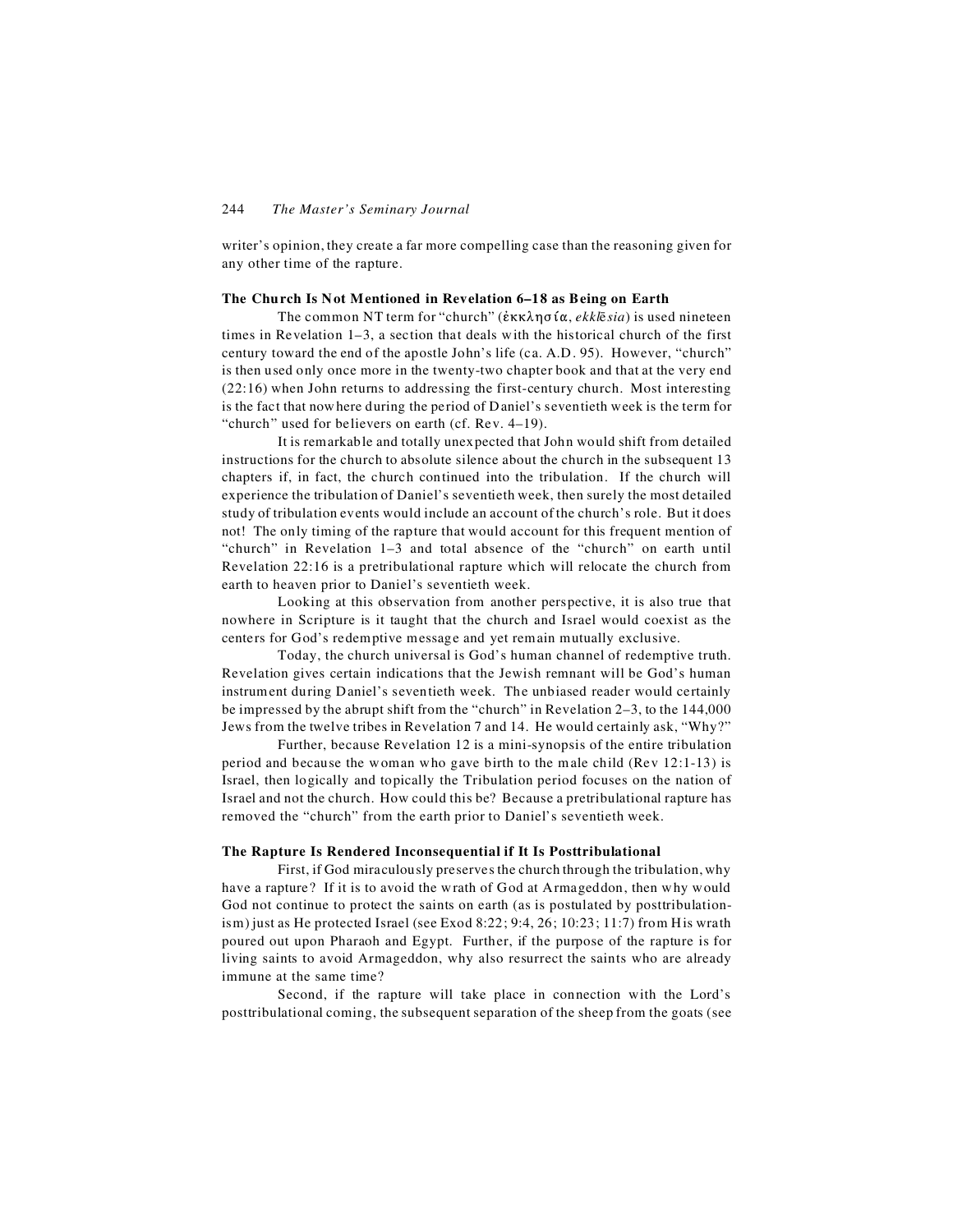Matt. 25:31ff.) will be redundant. Separation will have taken place in the very act of translation.

Third, if all tribulation believers are raptured and glorified just prior to the inauguration of the millennial Kingdom, who then will populate and propagate the Kingdom? The Scriptures indicate that the living unbelievers will be judged at the end of the tribulation and removed from the earth (see Matt 13:41-42; 25:41). Yet, they also teach that children will be born to believers during the millennium and that these children will be capable of sin (see Isa 65:20; Rev 20:7-10). This will not be possible if all believers on earth have been glorified through a posttribulational rapture.

Fourth, the posttribulational paradigm of the church being raptured and then immediately brought back to earth leaves no time for the Bema, i.e., the Judgment Seat of Christ to occur (1 Cor 3:10-15; 2 Cor 5:10), nor for the Marriage Supper (Rev 19:6-10). Thus, it can be concluded that a posttribulational time of the rapture makes no logical sense, is incongruous with the sheep-goat nation judgment, and, in fact, eliminates two critical end-time events. A pretribulational rapture avoids all of these insurmountable difficulties.

# **The Epistles Contain No Preparatory Warnings of an Impending Tribulation for Church-Age Believers**

God's instructions to the church through the epistles contain a variety of warnings, but never do they warn believers to prepare for entering and enduring the tribulation of Daniel's seventieth week.

They warn vigorously about coming error and false prophets (see Acts 20:29-30; 2 Pet 2:1; 1 John 4:1-3; Jude 4). They warn against ungodly living (see Eph 4:25–5:7; 1 Thess 4:3-8; Heb 12:1). They even admonish believers to endure in the midst of present tribulation (see 1 Thess 2:13-14; 2 Thess 1:4; all of 1 Peter). However, there is absolute silence on preparing the church for any kind of tribulation like that found in Revelation 6–18.

It is incongruous, then, that the Scriptures would be silent about such a traumatic change for the church. If any time of the rapture other than pretribulational were true, one would expect the epistles to teach the fact of the church in the tribulation, the purpose of the church in the tribulation, and the conduct of the church in the tribulation. However, there is no teaching whatsoever. Only a pretribulational rapture satisfactorily explains such obvious silence.

#### **First Thess 4:13-18 Demands a Pretribulational Rapture**

For discussion's sake, suppose hypothetically that some other rapture timing besides pretribulational is true. What would one expect to find in 1 Thessalonians 4? How does this compare with what is actually observed?

First, one would expect the Thessalonians to be joyous over the fact that loved ones are home with the Lord and will not have to endure the horrors of the tribulation. But the Thessalonians are actually grieving because they fear their loved ones have missed the rapture. Only a pretribulational rapture accounts for this grief.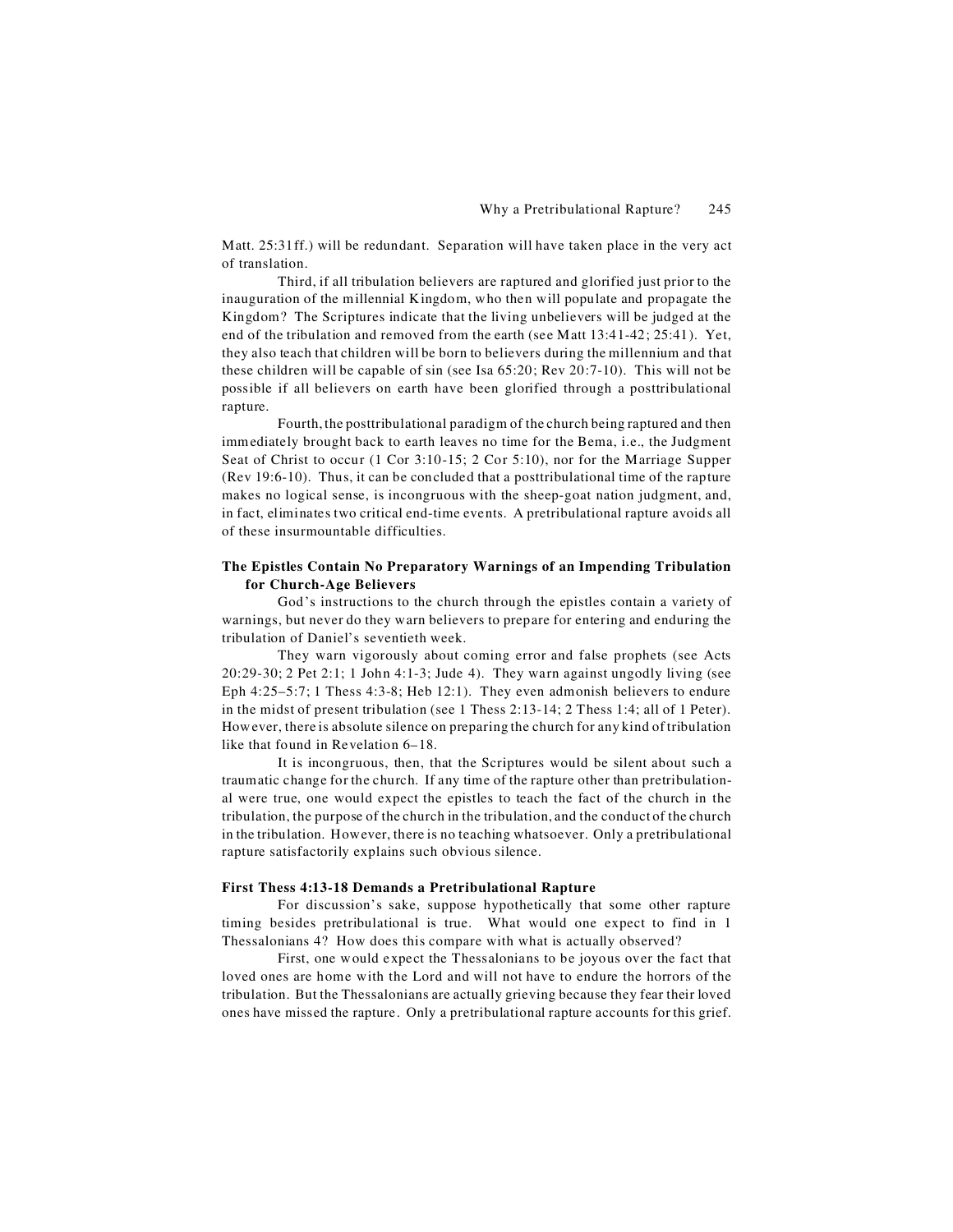Second, one would expect the Thessalonians to be grieving over their own impending trial rather than grieving over loved ones. Furthermore, they would be inquisitive about their own future doom. But the Thessalonians have no fears or questions about the coming tribulation.

Third, one would expect Paul, even in the absence of interest or questions by the Thessalonians, to have provided instructions and exhortation for such a supreme test, which would make their present tribulation seem microscopic in comparison. But not one indication of any impending tribulation of this kind appears in the text.

First Thessalonians 4 fits only the model of a pretribulational rapture. It is incompatible with any other time for the rapture.

### **John 14:1-3 Parallels 1 Thess 4:13-18**

John 14:1-3 refers to Christ's coming again. It is not a promise to all believers that they shall go to Him at death. It does refer to the rapture of the church. Note the close parallel between the promises of John 14:1-3 and 1 Thess 4:13-18. First, the promise of a presence with Christ: "... that where I am, there you may be also" (John 14:3) and " $\dots$  thus we shall always be with the Lord" (1 Thess 4:17). Second, the promise of comfort: "Let not your heart be troubled . . ." (John 14:1) and "Therefore comfort one another with these words" (1 Thess 4:18).

Jesus instructed the disciples that He was going to His Father's house (heaven) to prepare a place for them. He promised them that He would return and receive them so that they could be with Him wherever He was.

The phrase "wherever I am," while implying continued presence in general, here means presence in heaven in particular. The Lord told the Pharisees in John 7:34, "Where I am you cannot come." He was not talking about His then-present abode on earth but rather His resurrected presence at the right hand of the Father. In John 14:3 "where I am" must mean "in heaven" or the intent of 14:1-3 would be wasted and worthless.

A posttribulational rapture demands that the saints meet Christ in the air and immediately descend to earth without experiencing what the Lord promised in John 14. Since John 14 refers to the rapture, only a pretribulational rapture satisfies the language of John 14:1-3 and allows raptured saints to dwell for a meaningful time with Christ in His Father's house.

### **The Nature of Events at Christ's Posttribulational Coming Differs from That of the Rapture**

If one compares what happens at the rapture in 1 Thess 4:13-18 and 1 Cor 15:50-58 with what happens in the final events of Christ's second coming in Matthew 24–25, at least eight significant contrasts or differences are observable. These differences demand that the rapture occur at a time significantly different from that of the final event of Christ's second coming.

1. At the rapture, Christ comes in the air and returns to heaven (1 Thess 4:17),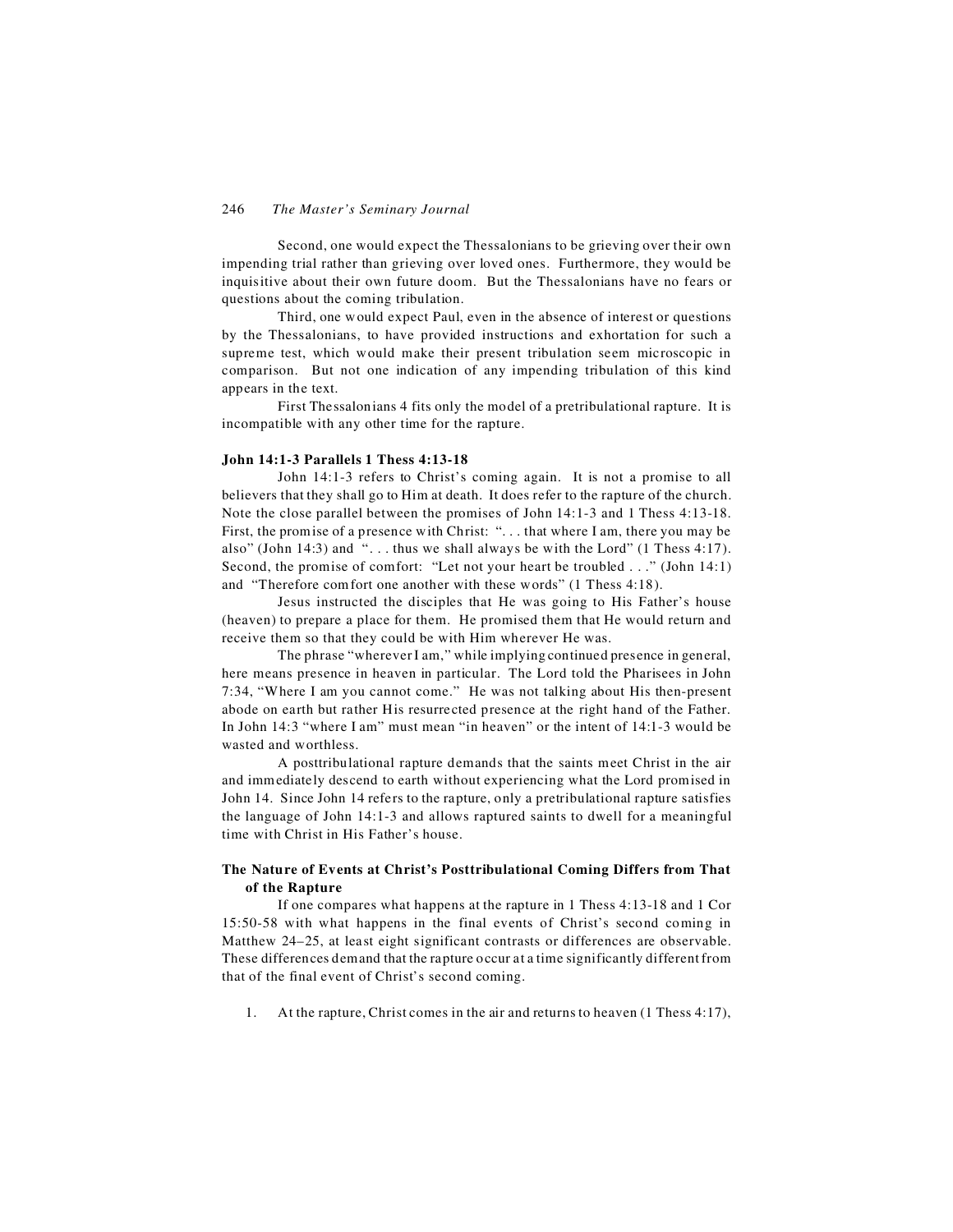but at the final event of the second coming, Christ comes to the earth to dwell and reign (Matt 25:31-32).

- 2. At the rapture, Christ gathers His own (1 Thess 4:16-17), but at the final event of the second coming, angels gather the elect (Matt 24:31).
- 3. At the rapture, Christ comes to reward (1 Thess 4:17), but at the final event of the second coming, Christ comes to judge (Matt 25:31-46).
- 4. At the rapture, resurrection is prominent (1 Thess 4:15-16), but at the final event of the second coming, resurrection is not mentioned.
- 5. At the rapture, believers depart the earth (1 Thess 4:15-17), but at the final event of the second coming, unbelievers are taken away from the earth (Matt 24:37-41).
- 6. At the rapture, unbelievers remain on earth, but at the final event of the second coming, believers remain on earth (Matt 25:34).
- 7. At the rapture, there is no mention of establishing Christ's Kingdom on earth, but at the final event of the second coming, Christ has come to set up His Kingdom on earth (Matt 25:31, 34).
- 8. At the rapture, believers will receive glorified bodies (cf. 1 Cor 15:51-57), but at the final event of the second coming, no one will receive glorified bodies.

Additionally, several of Christ's parables in Matthew 13 confirm differences between the rapture and the final event of Christ's second coming.

- 1. In the parable of the wheat and tares, the tares (unbelievers) are taken out from among the wheat (believers) at the climax of the second coming (Matt 13:30, 40), but believers are removed from among unbelievers at the rapture (1 Thess 4:15-17).
- 2. In the parable of the dragnet, the bad fish (unbelievers) are taken out from among the good fish (believers) at the culmination of Christ's second coming (Matt 13:48-50), but believers are removed from among unbelievers at the rapture (1 Thess 4:15-17).

Finally, the rapture is unmentioned in either of the most detailed secondcoming texts—Matthew 24 and Revelation 19. This is to be expected in light of the observations above, because the pretribulational rapture will have occurred seven years earlier.

# **Rev 3:10 Promises That the Church Will Be Removed Prior to Daniel's Seventieth Week**

The issue here is whether the phrase "keep you from the hour of testing" means "a continuing safe state outside of" or "safe emergence from within."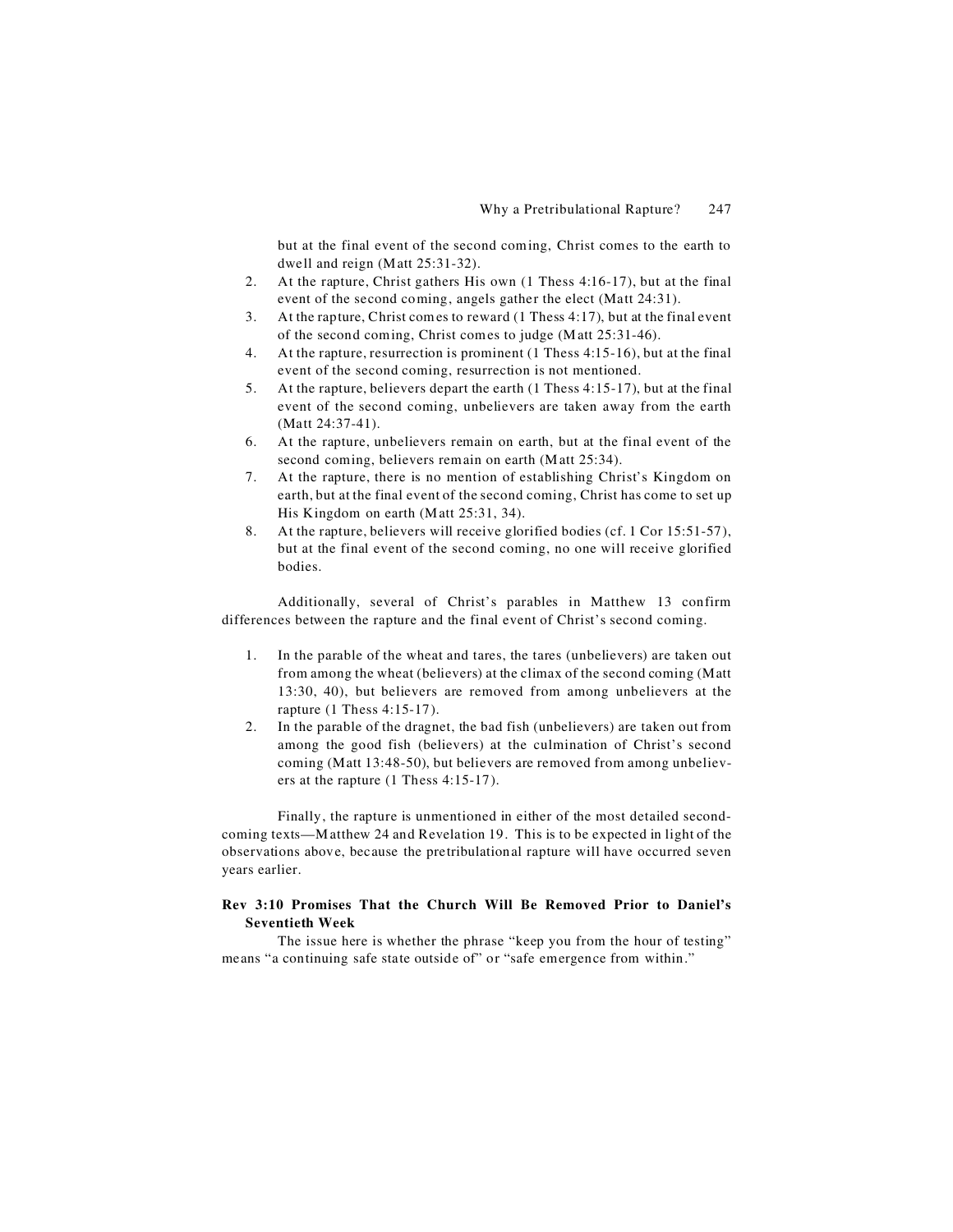#### *The Meaning of*  $^{\prime}$  E<sub>K</sub> (E<sub>k</sub>)

The Greek preposition *ek* has the basic idea of emergence, but this is not true in every context. Two notable exceptions to the basic idea are 2 Cor 1:10 and 1 Thess 1:10. In the Corinthian passage, Paul rehearses his rescue from death by God. Now Paul did not emerge from a state of death but rather was rescued from that potential danger.

Even more convincing is 1 Thessalonians 1:10. Here Paul states that Jesus is rescuing believers out of the wrath to come. The idea is not emergence out of wrath, but rather protection from entrance into wrath.

Therefore, *ek* can be understood to mean either "a continuing state outside of" or "emergence from within." Thus no rapture position can be dogmatic at this point. At best, all positions remain possible.

### *The Meaning of Tηρέω Eκ* (Tereo Ek)

It has been argued that if John had meant "to keep from," he would have used τηρέω άπό (*t*ēreō *apo*, cf. James 1:27). But it is more than equally true that if John had meant "protection within," he would have used  $\bar{\epsilon}$  *re* $\bar{\epsilon}$  with  $\dot{\epsilon}v$  (*en*),  $\epsilon i\zeta$  $(eis)$ , or  $\delta \alpha$  (*dia*). The greater burden of proof lies with the mid- and posttribulational positions since their solution of immunity within does not explain the use of *ek*.

First, *ek* is much closer to *apo* in meaning than it is to *en*, *eis*, or *dia*. The two frequently overlap, and in modern Greek *apo* is absorbing *ek*. When combined with  $\bar{c}$  *re* $\bar{o}$ , *ek* much more closely approximates *apo* than it does *en*, *eis* or *dia*.

Second, the phrase  $\bar{r}$  *en* is used three times in the NT (see Acts 12:5; 1 Pet 1:4; Jude 21). In each instance, it implies previous existence within with a view to continuation within. Now, if  $\bar{\varepsilon}$  *re* $\bar{\varepsilon}$  *en* means continued existence within, what does *f*  $\bar{c}$  *re*<sup> $\bar{c}$ </sup> *ek* mean? Since they are anything but synonymous, it quite logically means to maintain an existence outside.

#### **Tre**Ç **Ek** *in John 17:15*

John 17:15 is the only other passage in the NT where *t ek* occurs. This word combination does not occur in the Septuagint. It is assumed that whatever the phrase means here, it also means the same in Rev 3:10.

If *t* $\bar{e}$  *re* $\bar{o}$  *ek* means "previous existence within," it contradicts 1 John 5:19 which states that believers are of God and unbelievers are in the evil one. Now if 1 John 5:19 implies that believers are not in the power of the evil one, John 17:15 could not possibly imply that they are in the power of Satan and needing protection. John 17:15 records the Lord's petition to keep them outside of the evil one.

Since John 17:15 means to keep outside of the evil one, the parallel thought in Rev 3:10 is to keep the church outside of the hour of testing. Therefore, only a pretribulational rapture would fulfill the promise.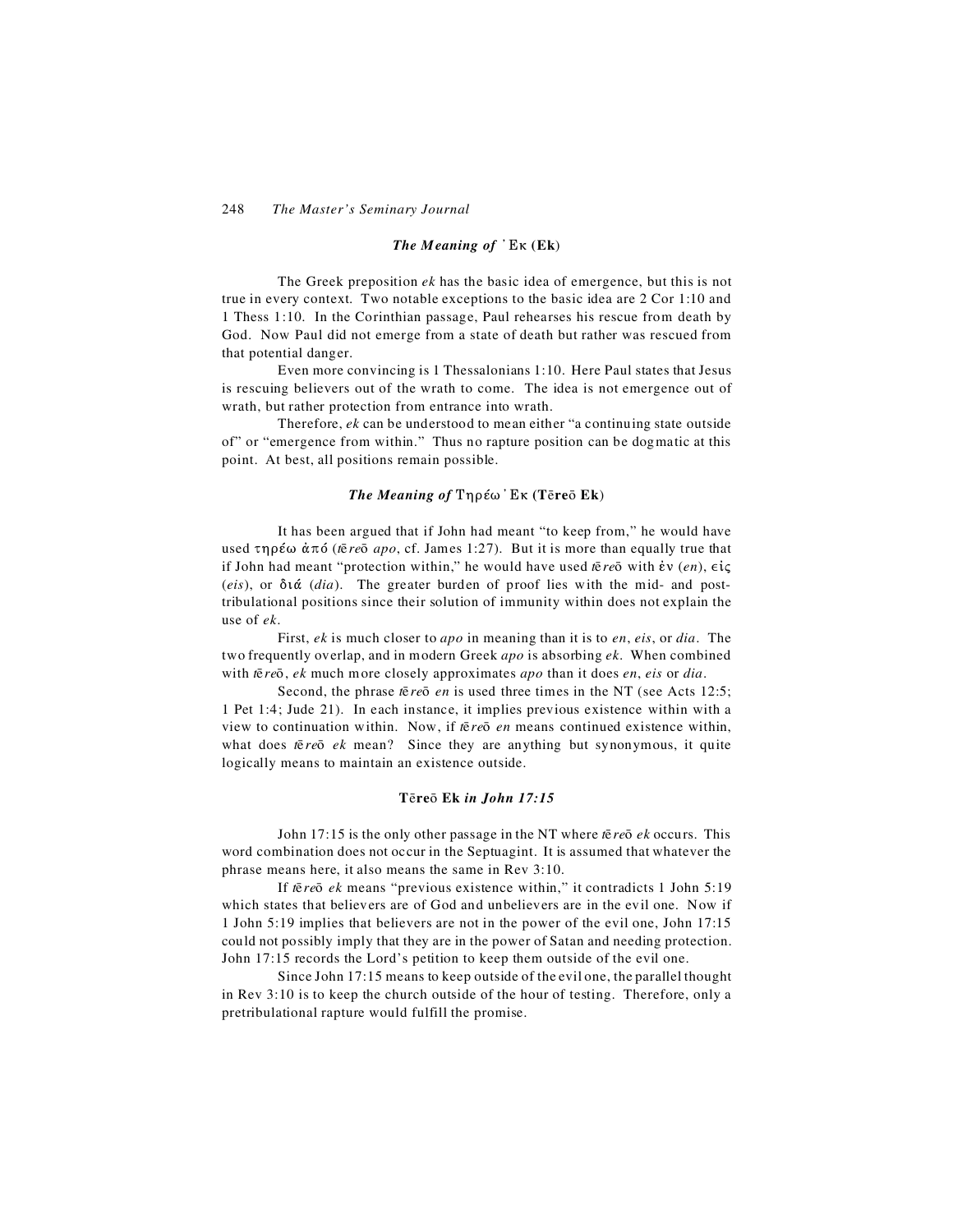### *The Martyrs in Rev 6:9-11 and 7:14*

If Rev 3:10 means immunity or protection within as other positions insist, several contradictions result. First, if protection in Rev 3:10 is limited to protection from God's wrath only and not Satan's wrath also, then Rev 3:10 denies the Lord's request in John 17:15.

Second, if it is argued that Rev 3:10 means total immunity, then of what worth is the promise in light of Rev 6:9-11 and 7:14 where martyrs abound? The wholesale martyrdom of saints during the tribulation demands that the promise to the Philadelphian church be interpreted as "keeping out of" the hour of testing, not "keeping within."

### *Summary*

- *1. Ek* can mean "emergence from within," or it can mean "a continued state outside."
- *2. T reÇ en* is used in Acts 12:5, 1 Pet 1:4, and Jude 21, and implies "previous and continued existence within." Therefore  $\vec{r}$  *re* $\vec{o}$  *ek* logically must be understood as "continued existence outside."
- 3. If the immunity of saints to wrath through the tribulation was intended to teach a posttribulational rapture, then John would have used  $t\bar{e}re\bar{o}en, eis$ , or *dia* in Rev 3:10.
- 4. Consistent with the previous observation,  $\bar{\varepsilon}$  *re* $\bar{\varepsilon}$  *ek* meaning "to keep within" in John 17:15 would contradict 1 John 5:19 if, in fact, it implied "previous existence within."
- 5. If  $\bar{r}$  *ek* in Rev 3:10 implies "previous existence within," it contradicts the prayer in John 17:15 in limiting immunity to God's wrath. Or its alleged promise of total immunity is rendered null and void by the slaughter of saints in Rev 6:9-11 and 7:14.
- 6. Only the interpretation of  $\bar{\varepsilon}$  *re* $\bar{\varepsilon}$  *ek* in Rev 3:10 which understands that the Philadelphian church will not enter the tribulation, that is, they will be kept out or guarded from entering, satisfies a consistent exegesis of the phrase. This finding is in perfect harmony only with a pretribulational understanding of the rapture.

### **Answers to Difficult Questions**

*1. Since the phrase "to meet the Lord" in 1 Thess 4:17 (απαντάω [apantaõ] and*  $\alpha$ πάντησις [apantēsis]) can refer to a friendly city going out to meet *the visiting king and escorting him back to the city, does not this phrase point decidedly to a posttribulational rapture?*

First, this Greek verb/noun can refer to either meeting within a city (Mark 14:13; Luke 17:12) or going out of the city to meet and return back (Matt 25:6; Acts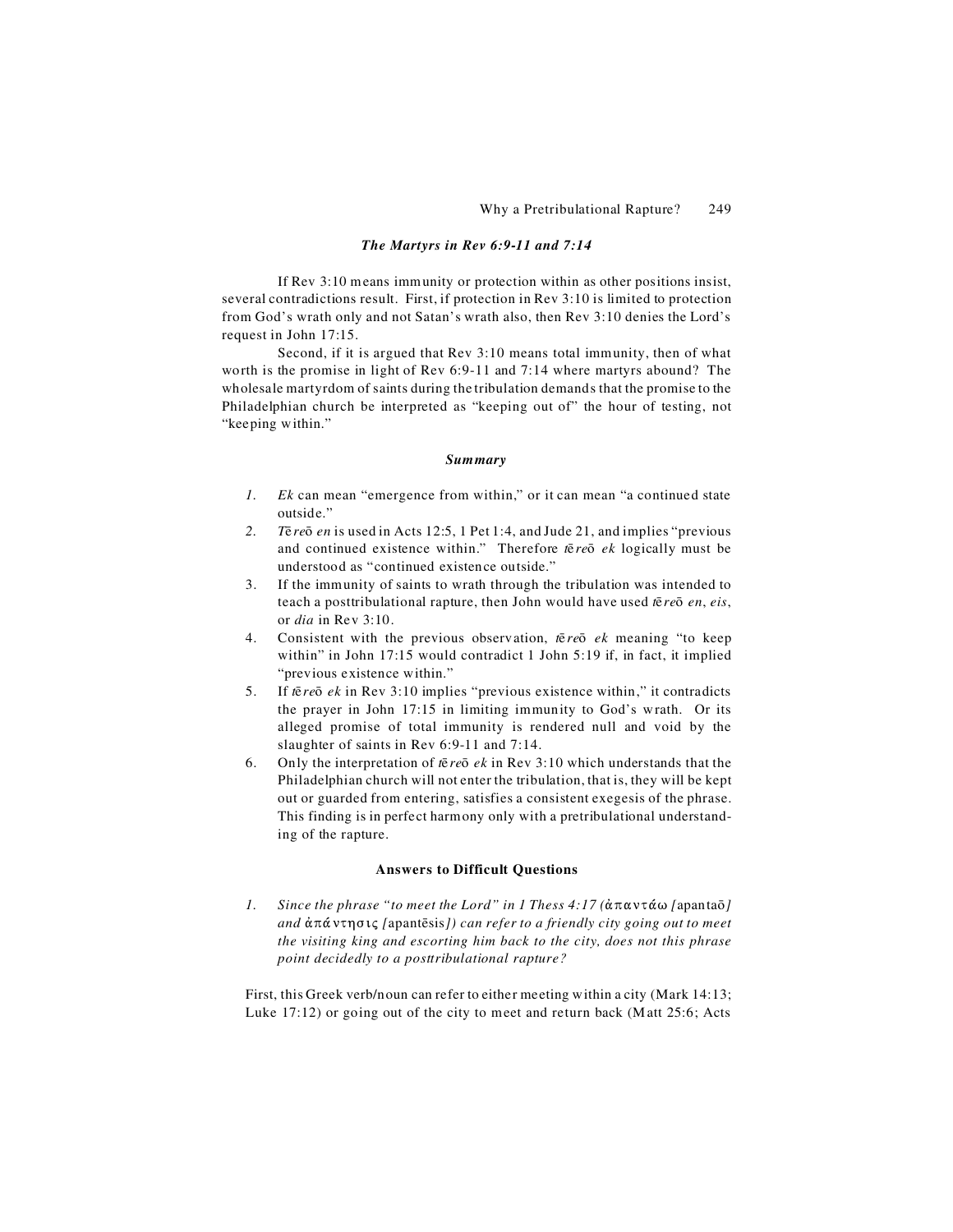28:15). So the use of this particular word is not at all decisive. Second, remember that Christ is coming to a hostile people in general who will eventually fight against him at Armageddon. So, the pretribulational rapture best pictures the king rescuing, by a rapture, His faithful followers who are trapped in a hostile world and who will later accompany Him when He returns to conquer His enemies and set up His Kingdom (cf. Rev 19:11-16).

*2. Why does Paul write in 1 Thess 5:6 for believers to be alert to "the day of the Lord" if according to pretribulationism they would not be in it?*

Paul exhorts believers in 1 Thess 5:6 to be alert and living godly in a DOL context just as Peter does in 2 Pet 3:14-15 where the DOL experience is clearly at the end of the millennium when the old heavens and earth will be destroyed and replaced with the new. In both cases, they are exhortations to present godly living for true believers in the light of God's future judgment on unbelievers. These texts really are not determining factors for any positions on the time of the rapture.

*3. Does not Matt 24:37-42, where people are taken out of the world, teach a posttribulational rapture?*

In fact, Matt 24:37-42 teaches just the opposite. First, the historical illustration of Noah (vv. 37-39) teaches that Noah and his family were left alive while the whole world was taken away in death and judgment. This is exactly the sequence to be expected at Christ's second coming as taught in the parable of the wheat and tares (Matt 13:24-43), the parable of the dragnet (Matt 13:47-50), and the sheep-goat nation judgment (Matt 25:31-46). In all of these cases, at the final event in Christ's second coming, unbelievers are taken away in judgment and righteous believers remain. No, this passage does not teach about the rapture.

*4. Does not a pretribulational rapture result in two second comings of Christ while Scripture teaches only one second coming?*

Not at all. No matter what rapture position one holds, Christ's second coming is one event which occurs in two parts—Christ coming in the air to rapture the church and Christ coming to earth to conquer, judge, and set up His kingdom.

*5. When Jeremiah writes (30:7), "And it is the time of Jacob's distress, but he will be saved from it," is this not the same kind of language used in Rev 3:10 (kept from) and would not Rev 3:10 then point to a posttribulational rapture?*

The Septuagint (37:7, LXX reference) translates the Hebrew text of Jeremiah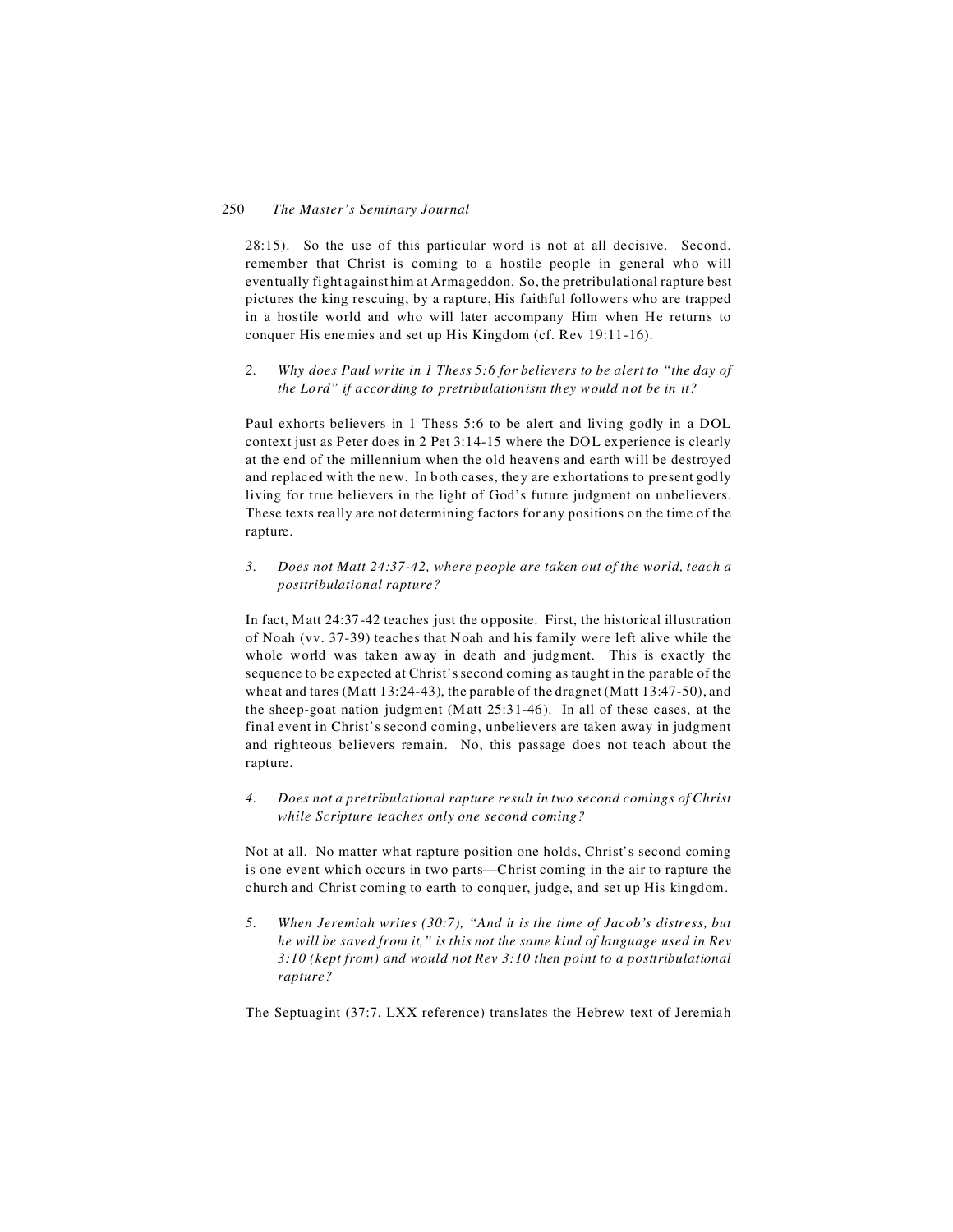(30:7, Hebrew and English reference) with the verb and preposition combination Ff.T B` (*sÇ zÇ apo*) in regard to Israel. They will actually be saved through the judgment and emerge out of it as the people of God over whom Christ will reign as promised to David (2 Sam 7:8-17) and prophesied by Ezekiel (37:11- 28). Because *sÇ zÇ apo* means "protected in the midst of," this has no bearing on the meaning of a different verb and preposition used in Rev 3:10 ( $\bar{E}$ *re* $\bar{o}$ *ek*). See the earlier discussion on the actual verb/preposition combination in Rev 3:10. Finally, there is no necessary equation of the outcome to Israel and God's plan for the church.

*6. If pretribulationism is true, why is there no mention of the "church" in heaven in Revelation 4–19?*

It is true that the word for "church" ( $\&$ KK $\lambda$ ησία, *ekkl* $\&$ *sia*) is not used of the church in heaven in Revelation 4*–*19. However, that does not mean the church is invisible. There are at least two distinct appearances of the church in heaven. First, the twenty-four elders in Revelation 4*–*5 symbolize the church. Second, the phrase "you saints and apostles and prophets" in Rev 18:20 refers clearly to the church in heaven. So, what rapture scenario best accounts for the church being in heaven in these texts at this time? A pretribulational rapture.

*7. Why is Revelation addressed to the church, if the church will not experience the tribulation of Revelation 6–19 due to a pretribulational rapture?*

God frequently warned Israel in the OT of impending judgment, even though the generation who received the prophecy would not experience it. As mentioned in the previous answer to Question 2, both Paul (1 Thess 5:6) and Peter (2 Pet 3:14-15) used a future judgment, which the people to whom they wrote would not experience, to exhort God's people to present godly living. The exact same pattern was followed by John in Revelation. The church was alerted to God's future judgment of sin on earth as a basis for the church to teach pure doctrine and live holy lives (Revelation 2*–*3).

*8. If the Day of the Lord occurs at the end of Daniel's seventieth week, does not the chronological sequence of 1 Thessalonian 4 and 1 Thessalonian 5 teach a postribulational rapture?*

First, regardless of whether the DOL begins at the beginning or the end of Daniel's seventieth week, this point does not necessarily determine the time of the rapture. Second, the grammar of 1 Thess 5:1 argues against a close chronological sequence with 1 Thess 4:13-18 by the use of  $\pi \epsilon \rho \hat{i} \delta \hat{\epsilon}$  (*peri de*, 18 times in the NT). In all but four cases an obvious change in time or topic is implied (see Matt 22:31; 24:36; Mark 12:26; 13:32). This prepositional phrase is used by Paul eight times. Every other Pauline use indicates a change in topic. Therefore, it is expected that Paul's use of *peri de* in 1 Thess 5:1 also indicates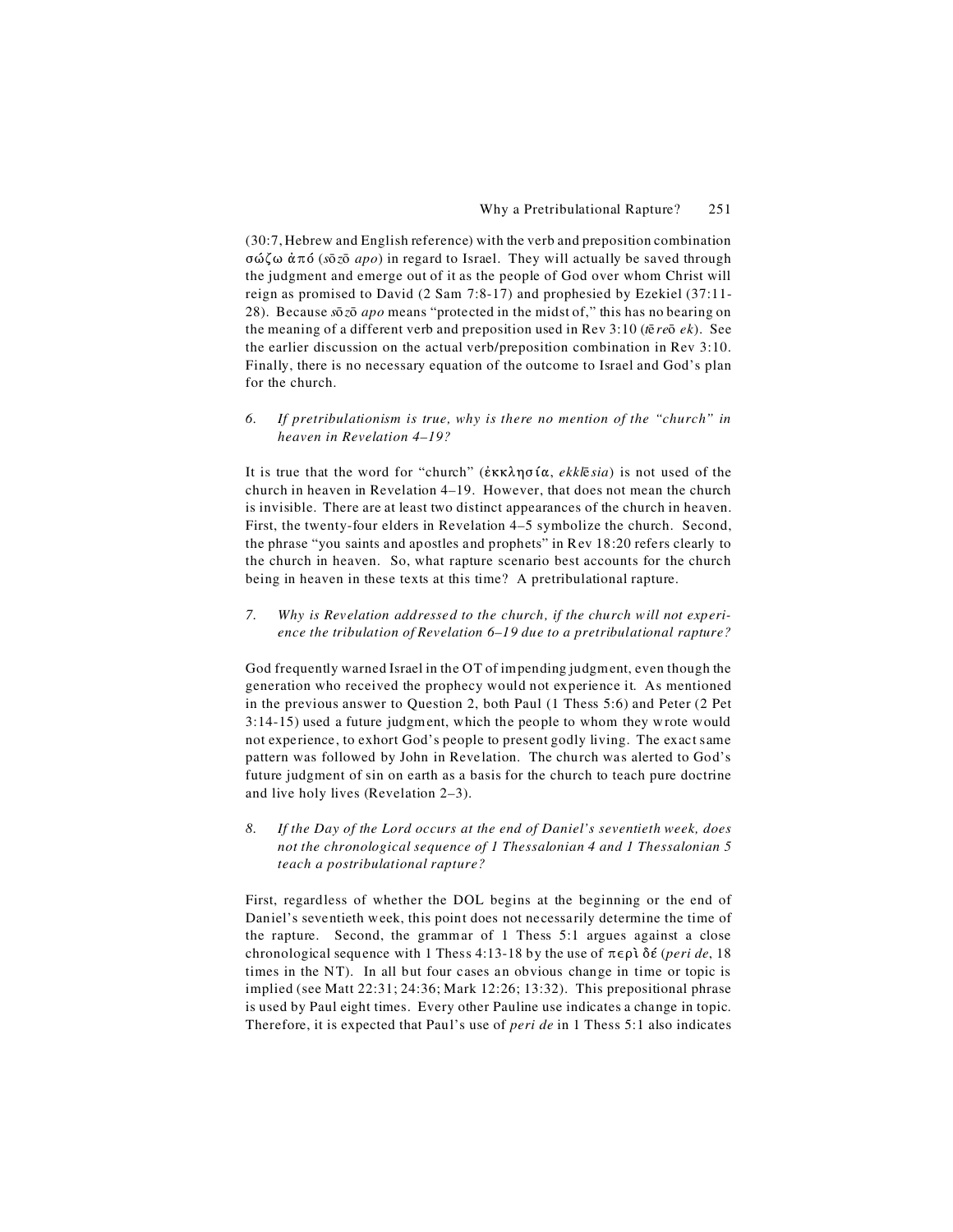a change in topic and time. This is consistent with his earlier use of *peri de* in this epistle (cf. 4:9).

In 1 Thess 4:13-18, Paul has answered the question concerning the experience of dead loved ones when the rapture comes. But in 5:1 and the following verses, Paul shifts to the day of the Lord and the subsequent judgment upon unbelievers. This is a totally different topic than the rapture and an event that will occur at a different time than the rapture. If 1 Thess 4:13–5:11 is to be taken as one unit of thought, as some have suggested, then Paul's use of *peri de* means nothing. However, if *peri de* is to be explained, it is best interpreted as a major shift in thought within the broad topic of eschatology; only a pretribulational rapture would account for this.

*9. Is there any relationship between the rapture trumpet of 1 Thess 4:17/1 Cor 15:52 and the trumpet of Joel 2:1, or the trumpet of Matthew 24:31, or the trumpet of Revelation 11:15? If so, does this not contradict a pretribulational rapture?*

A careful study of the almost one hundred uses of "trumpet/trumpets" in the OT will quickly advise the student of Scripture not to equate the trumpets in any two texts hastily, without a great deal of corroborating contextual evidence. For example, there is the trumpet used for warning (Jer 6:1), the trumpet used for worship/praise (2 Chr 20:28; Pss 81:3; 150:3; Isa 27:3), the trumpet used for victory (1 Sam 13:3), the trumpet used for recall (2 Sam 2:28; 18:16), the trumpet used for rejoicing (2 Sam 6:15), the trumpet used for announcements (2 Sam 20:1; 1 Kgs 1:34; 2 Kgs 9:13), and the trumpet for dispersement (2 Sam 20:22) to name a few.

After looking at the texts in question, it appears that each trumpet is used for a purpose that is unique and different from the other three. The trumpet of Joel 2:1 is a trumpet of warning that the DOL is near (cf. Jer 6:1). The trumpet of 1 Thess 4:17/1 Cor 15:52 is a trumpet which announces the approaching king (cf. Ps 47:5) so that people may go out to greet Him. The trumpet of Matt 24:31 is a trumpet call to assembly (cf. Exod 19:16; Neh 4:20; Joel 2:15). The trumpet of Rev 11:15 is the seventh in a series of seven and is a trumpet that announces victory (cf. 1 Sam 13:3). There is no compelling reason to equate the rapture trumpet with any of these other three trumpets. Therefore, these texts cannot be used to determine the time of the rapture.

*10. Does not the promise of deliverance for church saints in 2 Thess 1:6-10, at the time when Jesus returns with His angels to judge the world, point to a later rapture time than pretribulational?*

Paul is not writing a detailed, chronological, or even precise prophetic treatise here, but rather is wanting to give the Thessalonians hope that, in the end, God's righteousness will prevail. Like OT prophets (cf. Isa 61:1-2; 2 Pet 1:10-11) Paul has compressed the details so that the range of time is not apparent, nor are all